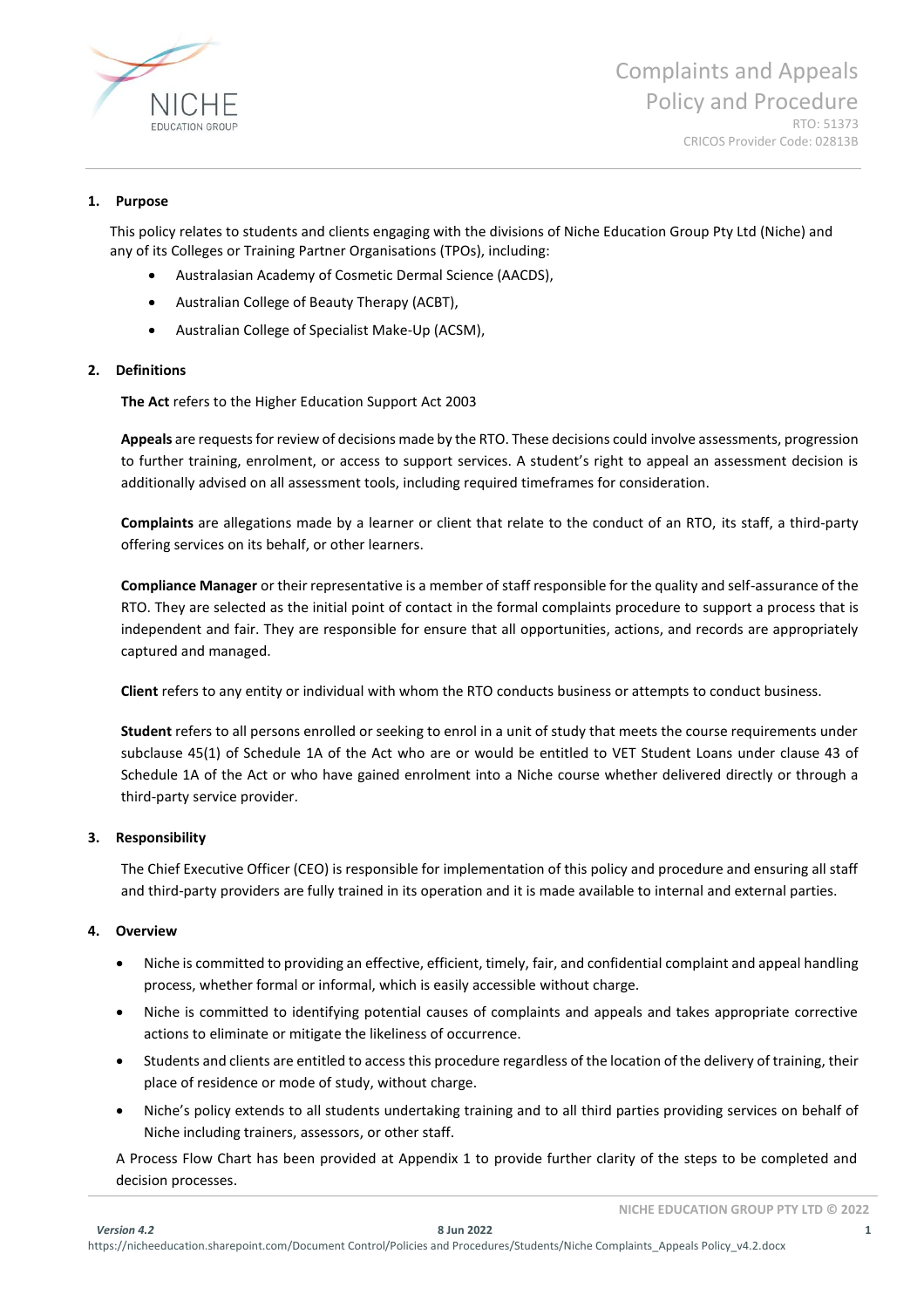

#### **5. Informal Procedure**

- All students or clients are encouraged to attempt to resolve arising issues with people directly involved in the first instance. Often, differences of opinion need only to be voiced and acknowledged to be resolved.
- Contact details of all relevant RTO staff, including the support team will be made readily available to facilitate this process.
- All relevant feedback and communication will be added to the Student Management System or client file, for tracking and support purposes.
- Issues arising will be monitored by the College Manager and reported through to Senior Management at the regular quality and self-assurance meeting (or sooner if necessary).
- Continuous improvements arising due to an informal complaint or appeal will be managed as per the relevant Continuous Improvement Policy.

#### **6. Formal Procedure**

General principles applying to all stages of this procedure which will be adhered to by Niche are:

- Both parties have the opportunity to present their case at each stage of the procedure.
- Both parties have the option of being accompanied/assisted by a third person (such as a family member, friend, or counsellor) if they so desire and at their own cost. Notice should be given if this will be occurring.
- Neither party will be discriminated against or victimised.
- All stages of this process are supported by written documentation provided to the relevant party. This includes but is not limited to initial advice (via the Complaints and Appeals Form) and formal decisions including any arising actions.
- Records will be kept for a period of five years. These records will be kept strictly confidential and stored in RTO file management system. Parties that have accessed this procedure may access the relevant records.
- Access to all stages of this procedure will be provided at no cost.
- Where Niche considers that more than 60 calendar days are required to process and finalise a complaint or appeal Niche will:
	- $\circ$  Provide notification of this in writing, including reasons why more than 60 calendar days are required.
	- o Regularly update the other party on the progress of the matter.
- A Student's enrolment will not be affected during the complaints and appeals process except in extenuating circumstances. If these apply the student will be informed in writing.

# *Appeals relating to the result from an assessment must be lodged in writing no later than 14 working days from the official notification of results.*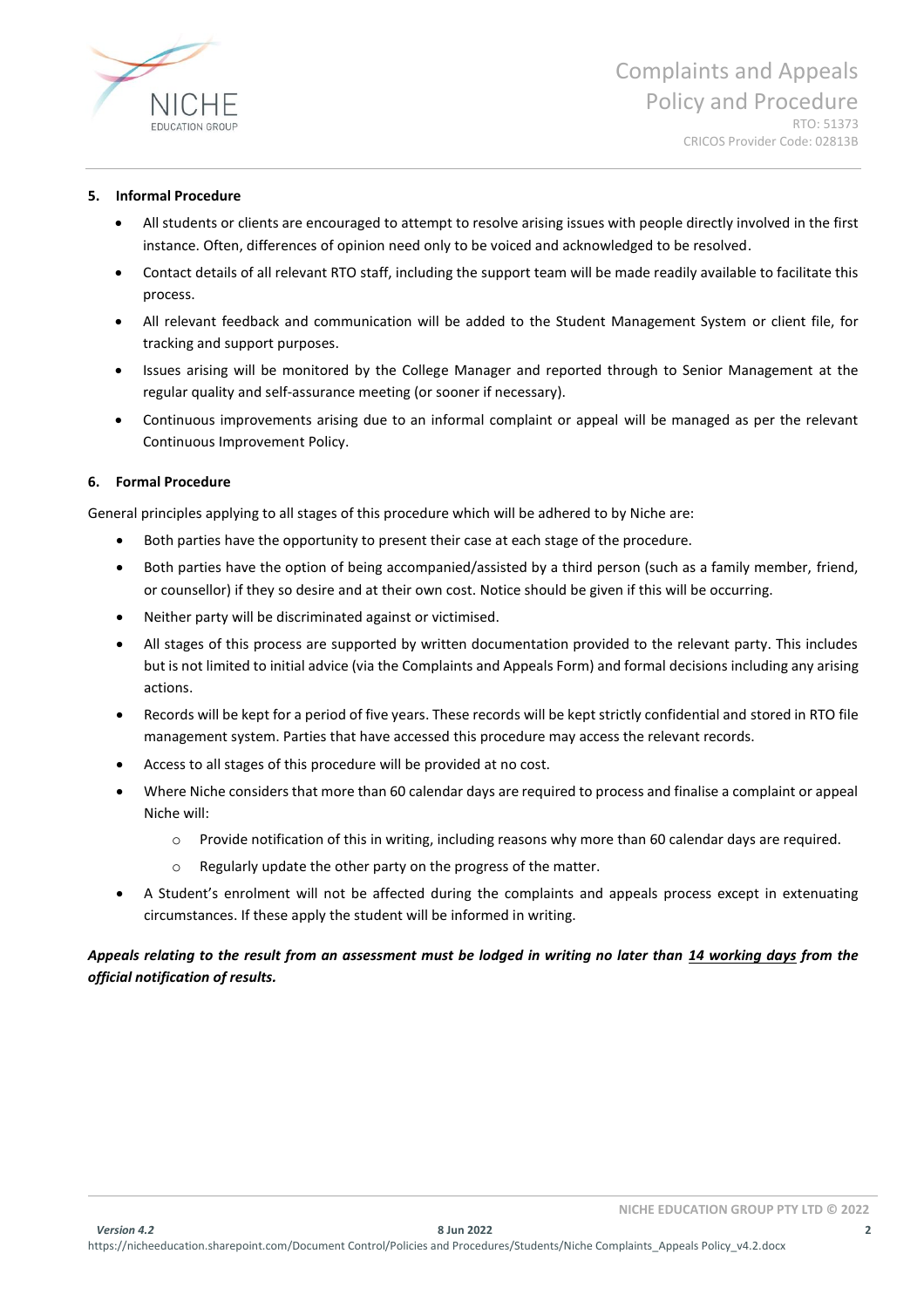

There are three distinct stages of the formal procedure:

# *Stage One*

This stage is commenced once a formal complaint or appeal is received.

- Written details of the complaint/appeal are provided via the Complaints and Appeals Form. It is requested that any supporting evidence be provided at this time. This can be lodged with the reception, other staff or submitted directly to the Compliance Manager.
- Formal complaints and appeals may also be provided via email without the use of the form.
- The Compliance Manager (or other appointed staff member) will provide a formal acknowledgement of receipt of the complaint or appeal within 5 working days.
- The Compliance Manager will proceed to review the situation and will provide a formal response, including any outcomes, reasoning, evidence, and appropriate actions within 14 working days.
- Upon a favourable determination, actions to be carried out by the RTO will be completed within 10 working days unless otherwise advised in the formal decision.
	- $\circ$  In the event of an appeal to an assessment decision the resulting action may include re-assessment by another Assessor.
- When considering relevant timeframe within which notification will occur the following factors will be taken into consideration:
	- o the length of a student's visa
	- o the student's enrolment in future units and/or courses
- If the Compliance Manager is unable to make a determination an independent internal party or committee with the relevant expertise to ensure impartial judgement will be appointed.
- The right to appeal the decision, including the result of a re-assessment, and option to access the next stage of this procedure will also be provided in writing at this time. This will include the details on how to commence the Stage Two process and who to contact.

#### *Stage Two*

This stage is commenced if the individual making the complaint / appeal is not satisfied with the decision or actions outlined in the Stage One response.

The purpose of this stage is to review the original decision made to determine if was made fairly, if all evidence was considered, and if further evidence has been supplied which may change the original decision.

- Appeal of a Stage One decision must be made in writing toe the Chief Executive Officer (CEO). This can be lodged with the reception, other staff or submitted directly via email or post.
- If there is new evidence to be considered it should be provided at this time.
- A formal acknowledgement of receipt of the appeal will be provided within 5 working days.
- If required, investigation will include mediation discussions between the original parties with the CEO acting as mediator. This will be conducted at no cost.
	- o Any party can be accompanied or assisted by another person, at the party's own cost.
- The CEO will conduct all necessary consultations with all parties and make a determination of the appeal.
- Written confirmation of the outcome including reasons for the decision will be provided within 14 working days.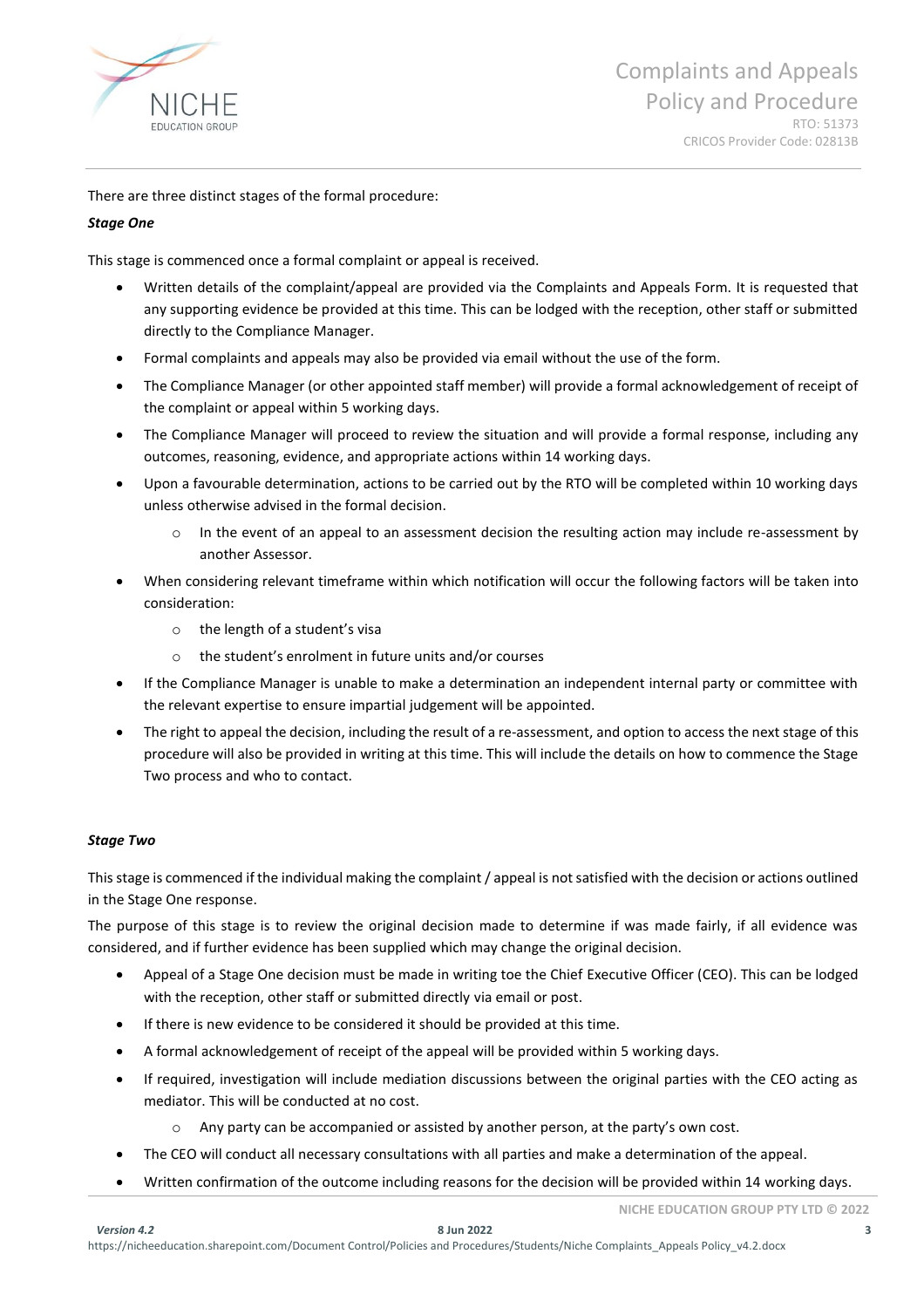

- When considering the relevant timeframe within which notification will occur the CEO will take into consideration such factors as the length of a student's visa and the student's enrolment in future units and/or courses.
- The right to appeal the decision and option to access the next stage of this procedure will also be provided in writing at this time. This will include the details on how to commence the Stage Three process and who to contact.

# *Stage Three (External Review)*

This stage is commenced if the individual making the complaint / appeal is not satisfied with the decision or actions outlined in the Stage Two response.

The purpose of this stage is to provide opportunity for an independent, external third party to review the previously made decisions to determine they were made fairly, if all evidence was considered, and if further evidence has been supplied which may lead to the suggestions of further actions.

- Appeal of Stage Two must be made in writing to the CEO. This can be lodged with reception, other staff, or submitted directly via email or post.
- Appeals or requests for independent third-party review of decisions are to be lodged in writing **within 28 days** of the decision or outcome.
- A formal acknowledgement of receipt of the appeal will be provided within 5 working days. This will include information about who the elected external review party will be the expected time frames and associated fees / costs that may be incurred.

**NOTE** - Domestic Students enrolled in VSL approved courses will not incur an engagement fee.

- The matter will be referred within 10 working days to the elected external body appointed by Niche for consideration.
- The details for the external body and contact are:

#### **Resolution Institute**

Phone: 1800 651 650

Email: [infoaus@resolution.institute](mailto:infoaus@resolution.institute)

#### Web: - https://www.resolution.institute/

- Should the above-mentioned body not be able to take on the referral another independent party will be sourced by Niche.
- Once referred, any requests for completion of paperwork or documents by the external reviewer must be done within **3 months** of the request. Failure to provide all requested information in the time frame will result in the Stage Three review being closed.
	- $\circ$  If the Stage Three review is closed due to failure to meet conditions, students will be provided with the Ombudsman details for further support.

#### **Commonwealth Ombudsman**

Phone: 1300 362 072

Email: [VET@ombudsman.gov.au](mailto:VET@ombudsman.gov.au)

Web: - [vet.ombudsman.gov.au](https://vet.ombudsman.gov.au/)

• If a mediation meeting or discussion is required, any party can be accompanied or assisted by another person, at the party's own cost.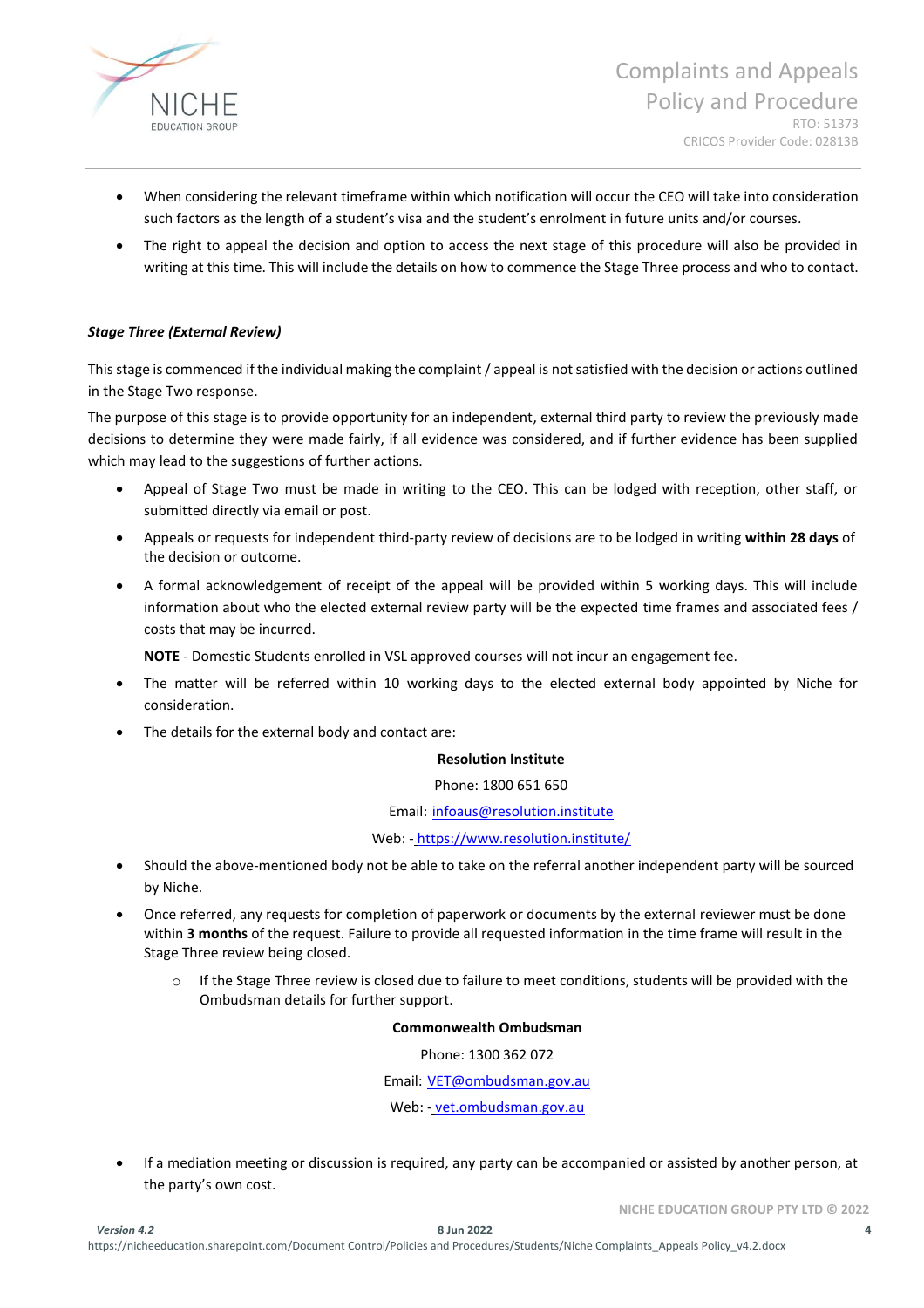

- Niche will give due consideration to any recommendations arising from the external review within 14 working days of notification of the outcome.
- Each party will be given written notice of the decision for the external review outlining the reasons for the decision.

#### **7. International Students**

All international students enrolled are entitled to access this policy.

International students may choose to contact the Overseas Students Ombudsman. The Overseas Students Ombudsman offers a free and independent service for overseas students who have a complaint or want to lodge an external appeal about a decision made by their private education or training provider.

#### **Overseas Students Ombudsman**

Website: www.oso.gov.au

#### Phone: 1300 362 072

This process does not prevent an international student from exercising rights to other legal remedies.

#### **8. Further Points of Contact**

The following external bodies may also be consulted at any time:

- Department of Fair Trading Ph: 13 32 20
- Consumer Protection Advice Line Ph: 1300 30 40 54
- Citizen's Advice Bureau (WA) Ph: 08 9221 5711 (\$25 for initial legal advice)

or search the White Pages for similar services in other states.

#### **9. Record Keeping and Monitoring**

Informal complaints and appeals will be recorded in the student management system and monitored by the College Manager or their representative. Formal reporting of these will be provided during quality and self-assurance meetings which will allow for any possible improvement opportunities to be identified.

The Complaints and Appeals Register will be used to monitor all formal processes.

All reviews conducted during the formal process will use the Internal Complaint / Appeal Review Form.

Any identified continuous improvement items, either through formal or informal processes, will be monitored via the Continuous Improvement Register as outlined in the Continuous Improvement Policy.

#### **10. Supporting Documents**

The following documents support this policy:

- Student Handbook
- Student Withdrawal, Refund and Re-Credit of VET Student Loan Balance Policy
- Fees, Charges and Refunds Policy and Procedure
- Enrolment Contract
- Internal Review Form
- Complaints and Appeals Register
- Continuous Improvement Policy
- Continuous Improvement Register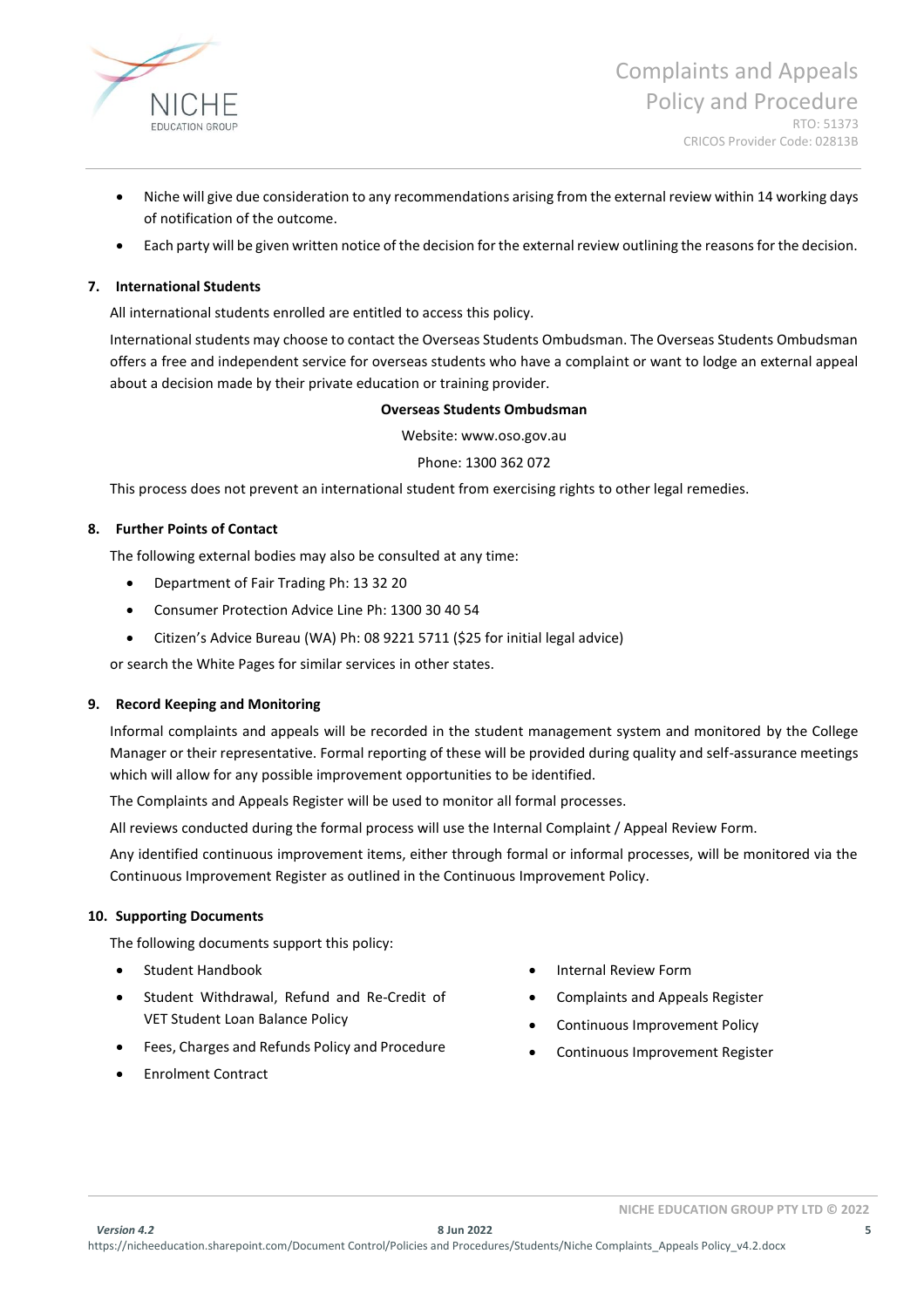

#### **11. Publication**

This document will be made available to Students in full through publication on the website [www.nicheeducation.com.au,](http://www.nicheeducation.com.au/) and referenced either in full or part in Enrolment Contracts, student induction, student handbooks or guides. If requested a physical copy can be obtained from the Niche reception.

| <b>Version Control</b> |                   |       |                         |
|------------------------|-------------------|-------|-------------------------|
| Version Identifier:    | 4.2               | Date: | 07/06/2022              |
| Author:                | Harmony Thuresson | Role  | Compliance Manager      |
| Approved by:           | Linda Sim         | Role  | Chief Executive Officer |